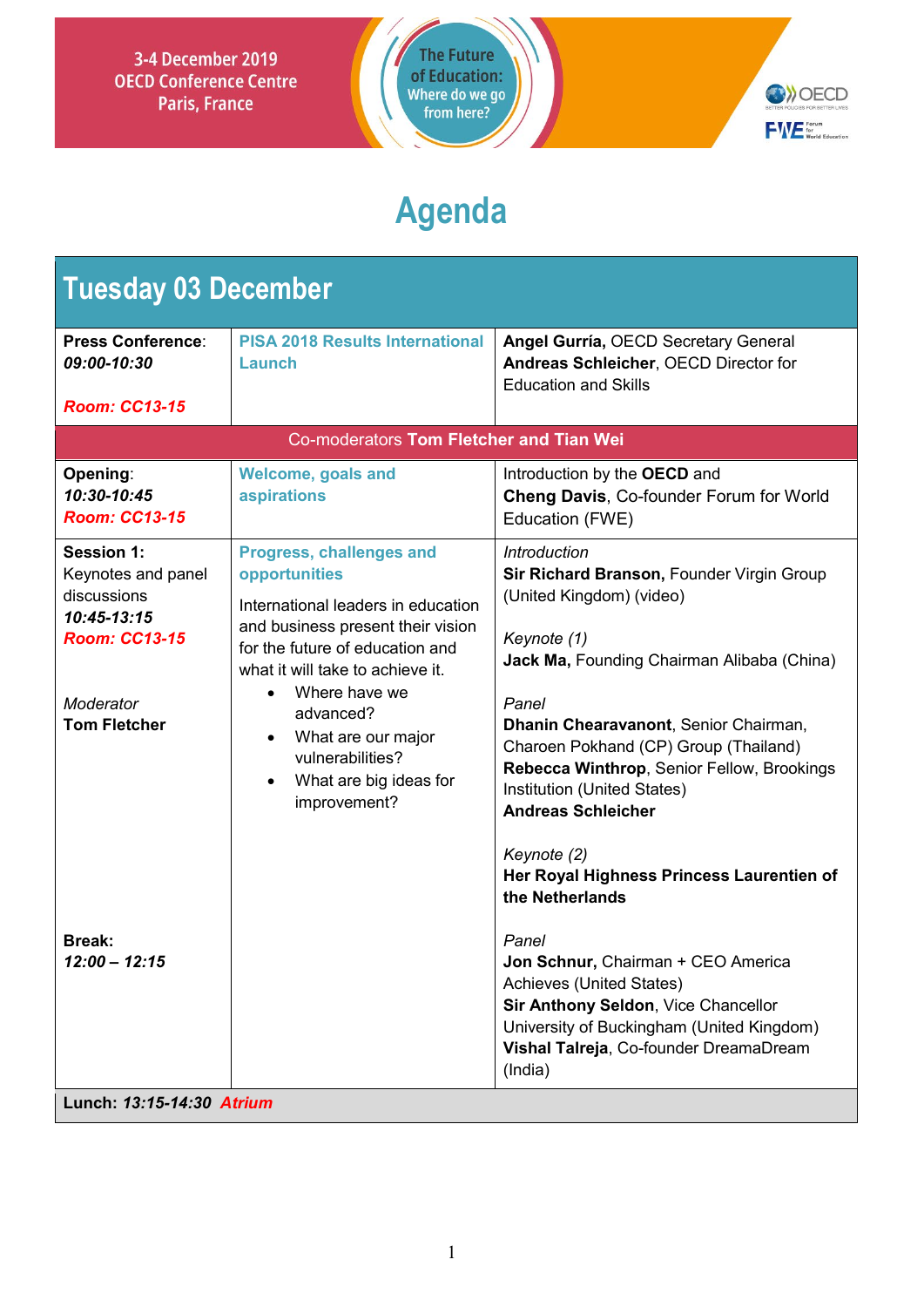



| The perspectives of the young generation                                                                                           |                                                                                                                                                                                                                                                                                                                                                                                                                                        |                                                                                                                                                                                                                                                                                                                                                                                                                                                                                                                                                                                                                                                                                                                                                                                                                                                                                                                                                                                                                                                                                                                 |
|------------------------------------------------------------------------------------------------------------------------------------|----------------------------------------------------------------------------------------------------------------------------------------------------------------------------------------------------------------------------------------------------------------------------------------------------------------------------------------------------------------------------------------------------------------------------------------|-----------------------------------------------------------------------------------------------------------------------------------------------------------------------------------------------------------------------------------------------------------------------------------------------------------------------------------------------------------------------------------------------------------------------------------------------------------------------------------------------------------------------------------------------------------------------------------------------------------------------------------------------------------------------------------------------------------------------------------------------------------------------------------------------------------------------------------------------------------------------------------------------------------------------------------------------------------------------------------------------------------------------------------------------------------------------------------------------------------------|
| <b>Session 2A:</b><br>Presentation and<br>discussion<br>14:30-16:30<br><b>Room: Auditorium</b><br>Moderator<br><b>Tom Fletcher</b> | A different education for a<br>better world<br>What do they like most<br>about their educational<br>experiences?<br>What do they want to<br>learn?<br>How and where do they<br>$\bullet$<br>want to learn it?<br>How do those desires<br>$\bullet$<br>relate to their employment<br>and life goals?                                                                                                                                    | a) Presentation: Voices from around the world<br><b>Nick Chambers, Founder and CEO Education</b><br>and Employers (United Kingdom), reports on a<br>survey conducted with secondary school<br>students on their priorities for the planet and<br>their hopes for the lives that they will live.<br>b) Co-creating the future (Part 1)<br>Students who took part in the survey, from<br>China, England, France and India, discuss their<br>ideas with Her Royal Highness Princess<br>Laurentien of the Netherlands, and build a<br>picture of the knowledge, skills and attitudes<br>they will need.<br>c) Co-creating the future (Part 2)<br>Tom Fletcher talks to three NYU graduates<br>about new ideas for what people should learn<br><b>Tiril Rahn</b><br><b>Jack Adeney</b><br><b>Rawan Dareer</b><br>d) Co-creating the future (Part 3)<br>Holly Branson, Chair Virgin Unite (United<br>Kingdom), talks to four World Skills champions<br>about the future learning environment: how to<br>learn and where to learn<br><b>Pearl So</b><br><b>Ricardo Vivian</b><br><b>Gary Condon</b><br>Anna Prokopenia |
| <b>Session 2B:</b><br>Panel discussion<br>14:30-16:30<br><b>Room: CC13-15</b><br>Moderator<br><b>Tian Wei</b>                      | <b>Young leaders in discussion</b><br>with business leaders<br>What knowledge, skills,<br>attitudes and values made<br>them successful? What<br>will the next generation<br>need to be successful?<br>What are some of the<br>challenges business<br>leaders face when hiring<br>talent?<br>What do young leaders<br>$\bullet$<br>think about their own<br>educational experience?<br>How should education<br>change to facilitate the | <b>Business leaders</b><br><b>Dhanin Chearavanont</b><br>David Cruickshank, Former Chairman<br>Deloitte (United Kingdom)<br>Jerry He, Executive Vice Chairman,<br><b>Bright Scholar (China)</b><br>Daniel Leeds, President, Fulcrum<br>Investments (United States)<br><b>FWE Young Leaders</b><br>Damian Boesalager (Germany)<br>Origene Igiraneza (Rwanda)<br>$\qquad \qquad -$<br>Fan Jesse Yang (China)<br>$\qquad \qquad -$<br>Dani Bickell (United States)<br>$\overline{\phantom{m}}$<br>Maitha Al Memari (United Arab<br>Emirates)<br>With contributions from                                                                                                                                                                                                                                                                                                                                                                                                                                                                                                                                            |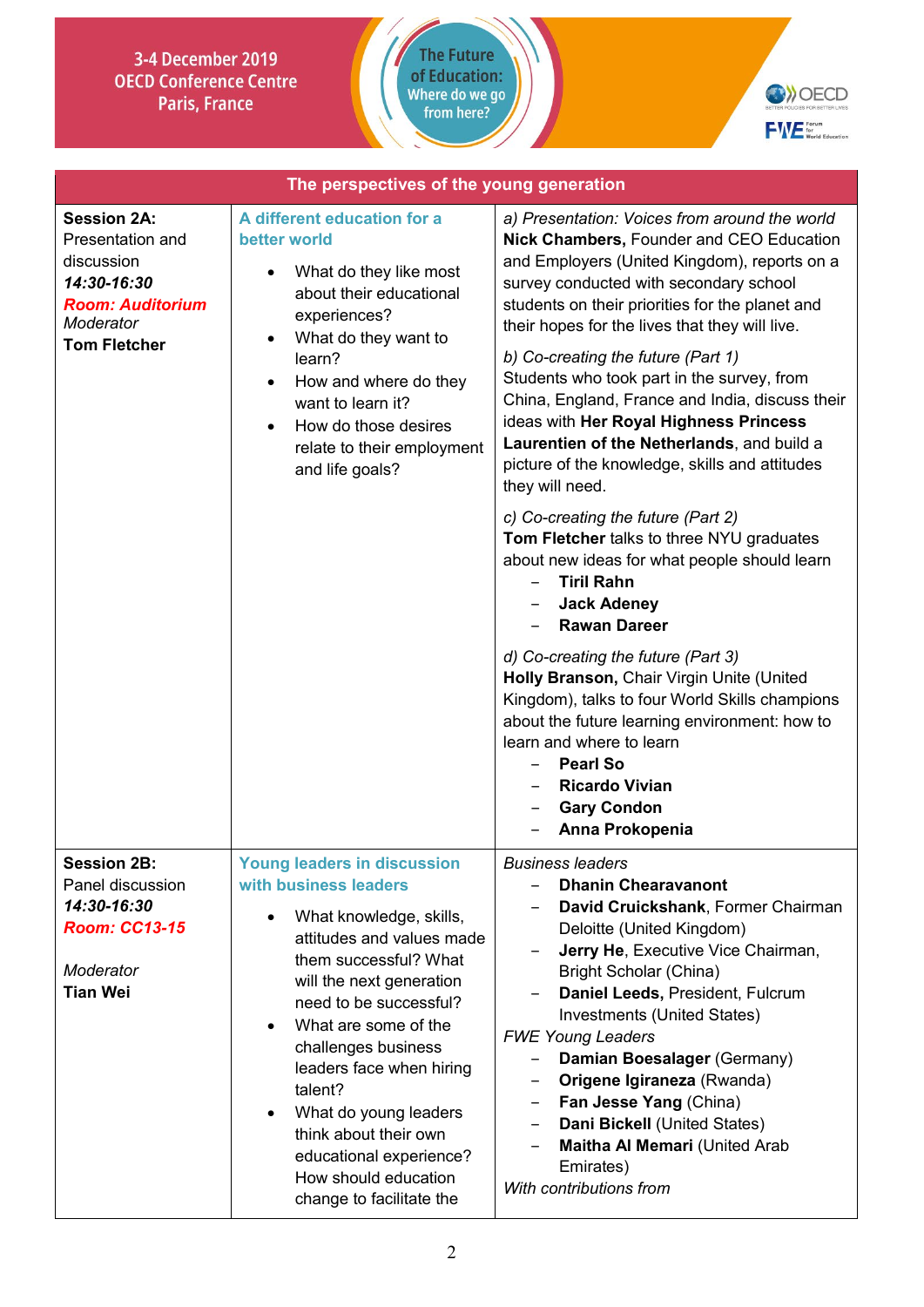



|                                                              | development of the next<br>generation?<br>How can the business<br>sector engage with<br>education? | Eric Hanushek, Hoover Institute,<br><b>Stanford University (United States)</b><br>- Pam Grossman, Dean of the Graduate<br>School of Education at the University of<br>Pennsylvania (United States) |
|--------------------------------------------------------------|----------------------------------------------------------------------------------------------------|----------------------------------------------------------------------------------------------------------------------------------------------------------------------------------------------------|
| Session 2:<br>Plenary<br>16:45-17:30<br><b>Room: CC13-15</b> | <b>Report back from parallel</b><br><b>sessions</b><br>Floor discussion                            | Rapporteurs<br>Valerie Hannon, Co-founder Innovation<br>Unit (United Kingdom)<br>Tony Mackay, President and CEO,<br>National Center for Education and the<br>Economy (United States)               |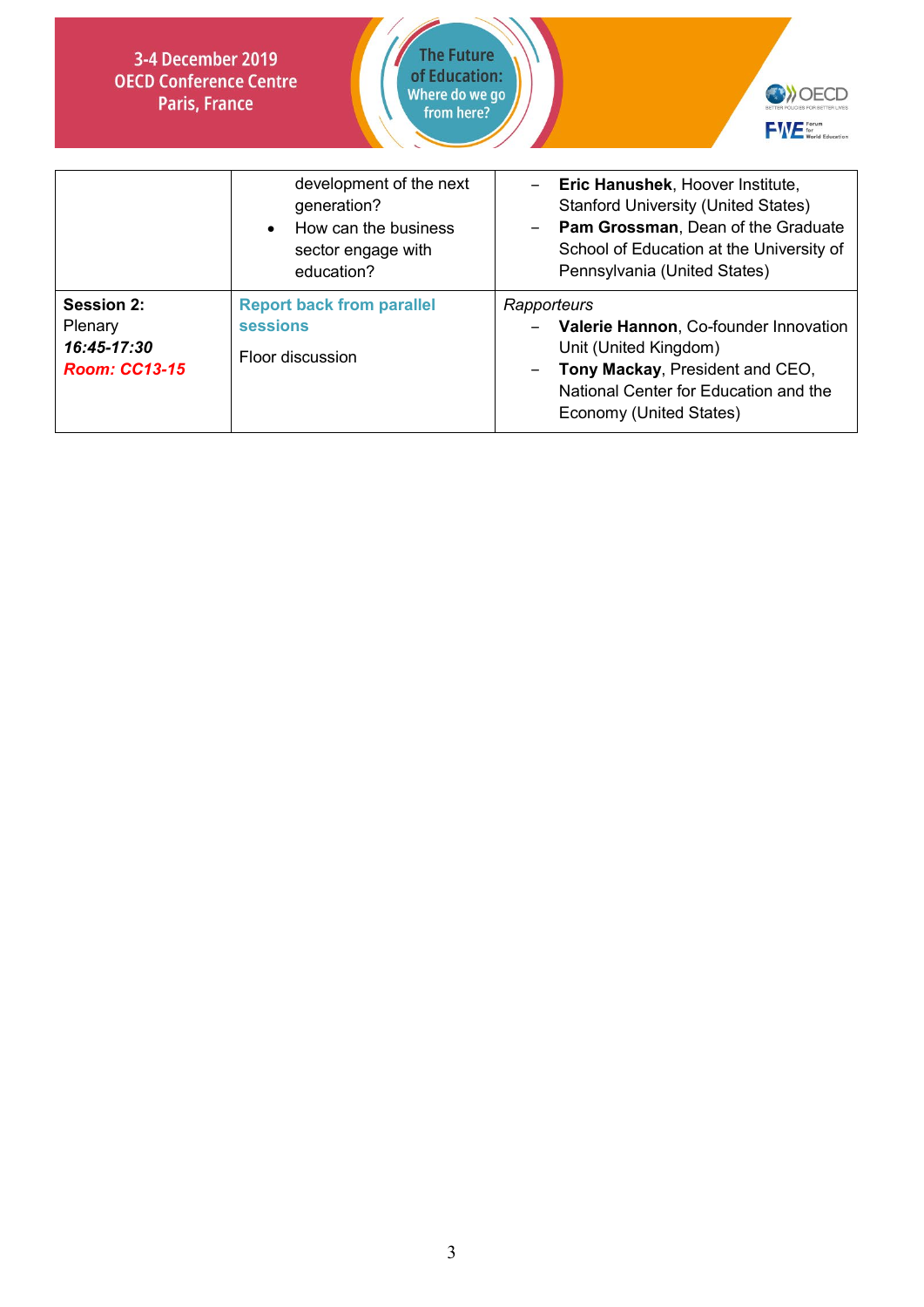



# **Wednesday 04 December**

| <b>Session 3:</b><br>Panel discussion<br>09:00-11:15<br><b>Room: CC13-15</b><br>Moderator<br><b>Tom Fletcher</b><br>Coffee: 11:15 - 11:30 | Part 1: What does it take to<br>change education?<br>The testaments of education<br>leaders who achieved sustained<br>transformation at scale<br>What are the major<br>$\bullet$<br>obstacles to change?<br>Where do we have<br>models for navigating<br>those obstacles?<br>Are these successes<br>replicable & under what<br>conditions?<br>Where is there "low<br>hanging fruit"?<br>What are priorities for<br><b>R&amp;D?</b> | Panel<br>What strategies did they use? Will the same<br>strategies work again for the visions we heard<br>yesterday? What new approaches might be<br>needed?<br><b>Oon Seng Tan, former Director</b><br>$-$<br>National Institute for Education<br>(Singapore)<br>Olli-Pekka Heinonen, former Minister<br>of Education (Finland) and currently<br>Director General, Finnish National<br><b>Agency for Education</b><br>Maria Helena Guimarães de Castro,<br>former Secretary of Education (Brazil)<br>Hekia Parata, former Minister of<br>Education (New Zealand)<br>Brett Wigdortz, former CEO, Teach<br>First<br><b>Charlie Stripp, Director National</b><br>Center for Excellence in the Teaching of<br><b>Mathematics</b> |
|-------------------------------------------------------------------------------------------------------------------------------------------|------------------------------------------------------------------------------------------------------------------------------------------------------------------------------------------------------------------------------------------------------------------------------------------------------------------------------------------------------------------------------------------------------------------------------------|-------------------------------------------------------------------------------------------------------------------------------------------------------------------------------------------------------------------------------------------------------------------------------------------------------------------------------------------------------------------------------------------------------------------------------------------------------------------------------------------------------------------------------------------------------------------------------------------------------------------------------------------------------------------------------------------------------------------------------|
| <b>Session 4:</b><br>Presentations and<br>discussion<br>11:30-12:30<br><b>Room: CC13-15</b><br>Moderator<br>Tian Wei, CGTN                | Part 2: What does it take to<br>change education?<br>The view from business leaders<br>who have built successful<br>education partnerships/executive<br>management training                                                                                                                                                                                                                                                        | Presentations and discussion<br>Rebecca Maynard, Professor,<br>University of Pennsylvania (United<br>States)<br>Christoph Metzger, Professor, St.<br>$\overline{\phantom{m}}$<br><b>Gallen University (Switzerland)</b><br><b>Presentation: Swiss Vocational</b><br><b>Education Model and Training</b><br>Varnnee Chearavanont Ross,<br>Founder, Concordian International<br>School (Thailand)<br>Presentation: Leadership and Training<br>Academy built by the largest company<br>in Thailand<br><b>Christopher Pommerening, Founder</b><br>of LearnLife (Spain)<br>Charles Fadel, Founder and Chairman,<br>Center for Curriculum Redesign,<br>Harvard University (United States)<br>Tiantian Jin (FWE Young Leader)        |